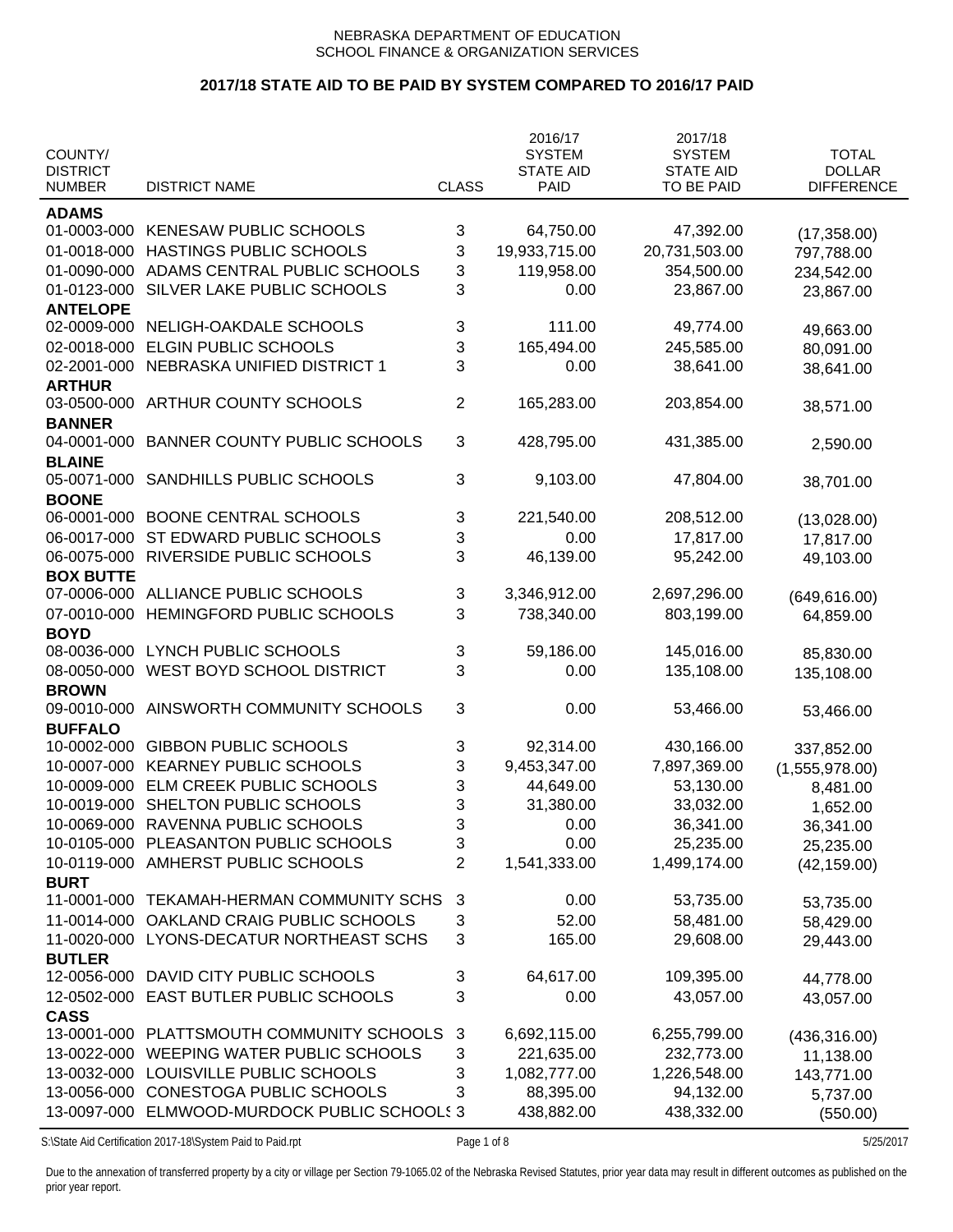# **2017/18 STATE AID TO BE PAID BY SYSTEM COMPARED TO 2016/17 PAID**

| COUNTY/<br><b>DISTRICT</b><br><b>NUMBER</b> | <b>DISTRICT NAME</b>                                       | <b>CLASS</b>   | 2016/17<br><b>SYSTEM</b><br><b>STATE AID</b><br>PAID | 2017/18<br><b>SYSTEM</b><br><b>STATE AID</b><br><b>TO BE PAID</b> | <b>TOTAL</b><br><b>DOLLAR</b><br><b>DIFFERENCE</b> |
|---------------------------------------------|------------------------------------------------------------|----------------|------------------------------------------------------|-------------------------------------------------------------------|----------------------------------------------------|
|                                             |                                                            |                |                                                      |                                                                   |                                                    |
| <b>CEDAR</b><br>14-0008-000                 | HARTINGTON NEWCASTLE PUBLIC SC                             |                | 238.00                                               |                                                                   |                                                    |
|                                             |                                                            | 3              |                                                      | 75,368.00                                                         | 75,130.00                                          |
| 14-0045-000                                 | RANDOLPH PUBLIC SCHOOLS                                    | 3              | 0.00                                                 | 31,739.00                                                         | 31,739.00                                          |
| 14-0054-000                                 | LAUREL-CONCORD-COLERIDGE SCHOO 3                           |                | 0.00                                                 | 63,935.00                                                         | 63,935.00                                          |
| 14-0101-000                                 | WYNOT PUBLIC SCHOOLS                                       | 3              | 631,610.00                                           | 928,235.00                                                        | 296,625.00                                         |
| <b>CHASE</b>                                | CHASE COUNTY SCHOOLS                                       |                |                                                      |                                                                   |                                                    |
| 15-0010-000                                 |                                                            | 3              | 55,332.00                                            | 156,872.00                                                        | 101,540.00                                         |
| 15-0536-000                                 | WAUNETA-PALISADE PUBLIC SCHS                               | 3              | 22,022.00                                            | 92,051.00                                                         | 70,029.00                                          |
| <b>CHERRY</b>                               |                                                            |                |                                                      |                                                                   |                                                    |
| 16-0006-000                                 | VALENTINE COMMUNITY SCHOOLS                                | 3              | 0.00                                                 | 85,118.00                                                         | 85,118.00                                          |
| 16-0030-000                                 | <b>CODY-KILGORE PUBLIC SCHS</b>                            | $\overline{2}$ | 922,982.00                                           | 892,407.00                                                        | (30, 575.00)                                       |
| <b>CHEYENNE</b>                             | SIDNEY PUBLIC SCHOOLS                                      |                |                                                      |                                                                   |                                                    |
| 17-0001-000                                 |                                                            | 3              | 4,980,813.00                                         | 4,410,130.00                                                      | (570, 683.00)                                      |
| 17-0003-000                                 | <b>LEYTON PUBLIC SCHOOLS</b>                               | 3              | 304,592.00                                           | 314,714.00                                                        | 10,122.00                                          |
| 17-0009-000                                 | POTTER-DIX PUBLIC SCHOOLS                                  | 3              | 221,422.00                                           | 214,895.00                                                        | (6,527.00)                                         |
| <b>CLAY</b>                                 | <b>SUTTON PUBLIC SCHOOLS</b>                               |                |                                                      |                                                                   |                                                    |
| 18-0002-000                                 |                                                            | 3              | 0.00                                                 | 140,782.00                                                        | 140,782.00                                         |
| 18-0011-000                                 | HARVARD PUBLIC SCHOOLS                                     | 3              | 276,898.00                                           | 285,415.00                                                        | 8,517.00                                           |
| <b>COLFAX</b>                               |                                                            |                |                                                      |                                                                   |                                                    |
| 19-0039-000                                 | LEIGH COMMUNITY SCHOOLS                                    | 3              | 193,833.00                                           | 210,220.00                                                        | 16,387.00                                          |
| 19-0058-000                                 | <b>CLARKSON PUBLIC SCHOOLS</b>                             | 3              | 46,157.00                                            | 95,763.00                                                         | 49,606.00                                          |
| 19-0070-000                                 | HOWELLS-DODGE CONSOLIDATED SCH                             | 3              | 0.00                                                 | 47,340.00                                                         | 47,340.00                                          |
| 19-0123-000                                 | SCHUYLER COMMUNITY SCHOOLS                                 | 3              | 4,052,925.00                                         | 2,740,194.00                                                      | (1,312,731.00)                                     |
| <b>CUMING</b>                               |                                                            |                |                                                      |                                                                   |                                                    |
| 20-0001-000                                 | WEST POINT PUBLIC SCHOOLS                                  | 3              | 46,965.00                                            | 168,845.00                                                        | 121,880.00                                         |
| 20-0020-000                                 | BANCROFT-ROSALIE COMM SCHOOLS                              | 3              | 258,086.00                                           | 269,655.00                                                        | 11,569.00                                          |
| 20-0030-000                                 | WISNER-PILGER PUBLIC SCHOOLS                               | 3              | 221,485.00                                           | 288,211.00                                                        | 66,726.00                                          |
| <b>CUSTER</b>                               |                                                            |                |                                                      |                                                                   |                                                    |
| 21-0015-000                                 | ANSELMO-MERNA PUBLIC SCHOOLS                               | 3              | 332,109.00                                           | 229,337.00                                                        | (102, 772.00)                                      |
| 21-0025-000                                 | <b>BROKEN BOW PUBLIC SCHOOLS</b>                           | 3              | 94,271.00                                            | 97,669.00                                                         | 3,398.00                                           |
| 21-0044-000                                 | ANSLEY PUBLIC SCHOOLS                                      | 3              | 99.00                                                | 15,359.00                                                         | 15,260.00                                          |
| 21-0084-000                                 | SARGENT PUBLIC SCHOOLS                                     | 3              | 73,836.00                                            | 10,603.00                                                         | (63, 233.00)                                       |
| 21-0089-000                                 | ARNOLD PUBLIC SCHOOLS                                      | 3              | 0.00                                                 | 41,688.00                                                         | 41,688.00                                          |
| 21-0180-000                                 | CALLAWAY PUBLIC SCHOOLS                                    | 3              | 0.00                                                 | 20,346.00                                                         | 20,346.00                                          |
| <b>DAKOTA</b>                               |                                                            |                |                                                      |                                                                   |                                                    |
| 22-0011-000                                 | SO SIOUX CITY COMMUNITY SCHS                               | 3              | 26,243,236.00                                        | 26,737,768.00                                                     | 494,532.00                                         |
| 22-0031-000                                 | HOMER COMMUNITY SCHOOLS                                    | 3              | 975,678.00                                           | 907,843.00                                                        | (67, 835.00)                                       |
| <b>DAWES</b>                                |                                                            |                |                                                      |                                                                   |                                                    |
| 23-0002-000                                 | <b>CHADRON PUBLIC SCHOOLS</b>                              | 3              | 3,949,866.00                                         | 4,221,182.00                                                      | 271,316.00                                         |
| 23-0071-000                                 | <b>CRAWFORD PUBLIC SCHOOLS</b>                             | 3              | 654,399.00                                           | 715,015.00                                                        | 60,616.00                                          |
| <b>DAWSON</b>                               |                                                            |                |                                                      |                                                                   |                                                    |
| 24-0001-000                                 | LEXINGTON PUBLIC SCHOOLS                                   | 3              | 18,679,105.00                                        | 18,977,681.00                                                     | 298,576.00                                         |
| 24-0004-000                                 | <b>OVERTON PUBLIC SCHOOLS</b>                              | 3              | 376,434.00                                           | 359,225.00                                                        | (17, 209.00)                                       |
| 24-0011-000                                 | <b>COZAD COMMUNITY SCHOOLS</b>                             | 3              | 941,819.00                                           | 492,317.00                                                        | (449, 502.00)                                      |
| 24-0020-000                                 | <b>GOTHENBURG PUBLIC SCHOOLS</b>                           | 3              | 613,405.00                                           | 620,722.00                                                        | 7,317.00                                           |
| 24-0101-000                                 | SUMNER-EDDYVILLE-MILLER SCHS                               | 3              | 243,800.00                                           | 146,841.00                                                        | (96, 959.00)                                       |
| <b>DEUEL</b><br>25-0025-000                 | <b>CREEK VALLEY SCHOOLS</b>                                | 3              | 76.00                                                | 34,775.00                                                         | 34,699.00                                          |
|                                             | S:\State Aid Certification 2017-18\System Paid to Paid.rpt | Page 2 of 8    |                                                      |                                                                   | 5/25/2017                                          |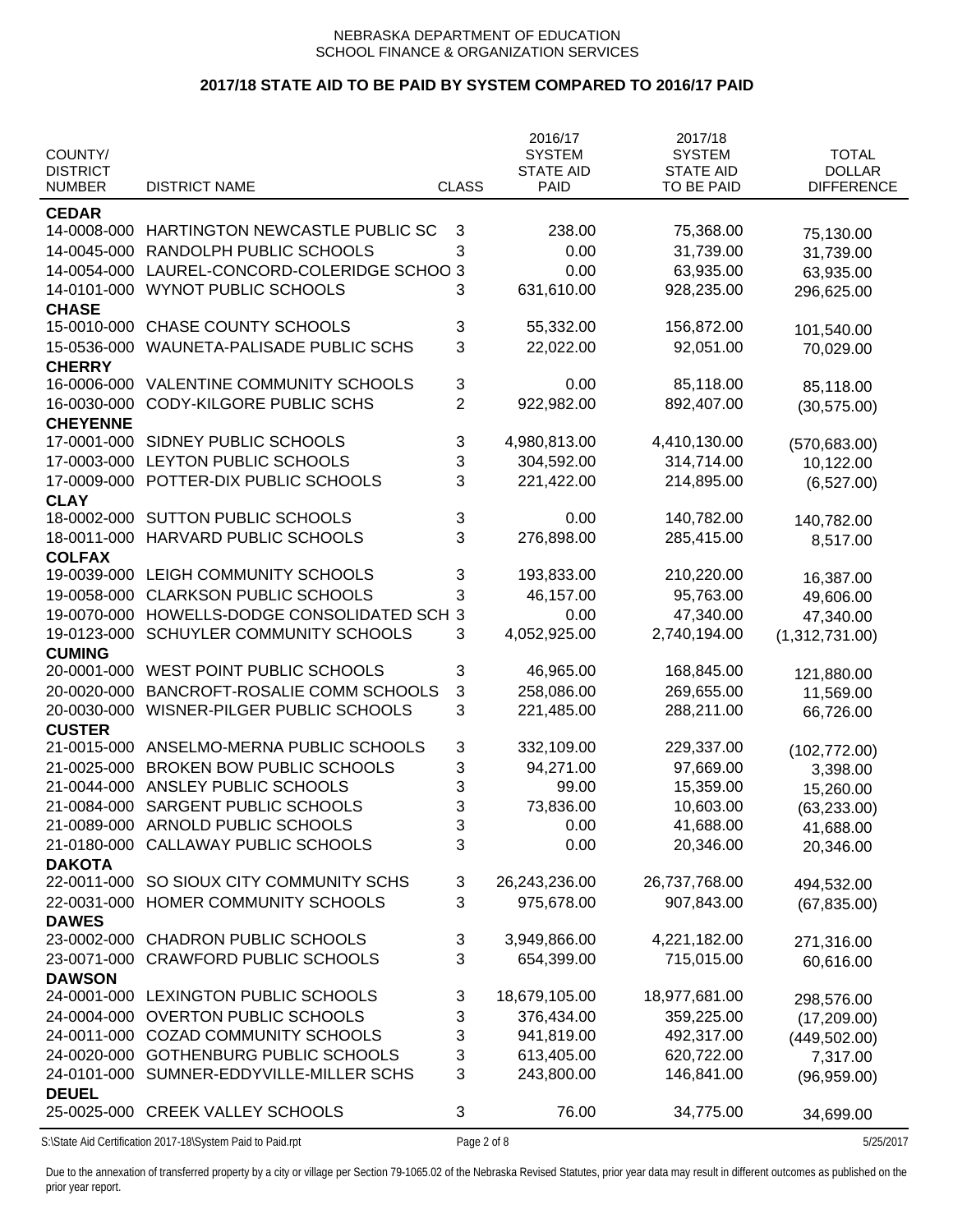# **2017/18 STATE AID TO BE PAID BY SYSTEM COMPARED TO 2016/17 PAID**

| COUNTY/<br><b>DISTRICT</b><br><b>NUMBER</b> | <b>DISTRICT NAME</b>                                       | <b>CLASS</b> | 2016/17<br><b>SYSTEM</b><br><b>STATE AID</b><br><b>PAID</b> | 2017/18<br><b>SYSTEM</b><br><b>STATE AID</b><br>TO BE PAID | <b>TOTAL</b><br><b>DOLLAR</b><br><b>DIFFERENCE</b> |
|---------------------------------------------|------------------------------------------------------------|--------------|-------------------------------------------------------------|------------------------------------------------------------|----------------------------------------------------|
|                                             |                                                            |              |                                                             |                                                            |                                                    |
| <b>DEUEL</b><br>25-0095-000<br><b>DIXON</b> | SOUTH PLATTE PUBLIC SCHOOLS                                | 3            | 0.00                                                        | 19,315.00                                                  | 19,315.00                                          |
| 26-0001-000                                 | PONCA PUBLIC SCHOOLS                                       | 3            | 955,726.00                                                  | 1,003,100.00                                               | 47,374.00                                          |
| 26-0070-000                                 | ALLEN CONSOLIDATED SCHOOLS                                 | 3            | 147,727.00                                                  | 93,322.00                                                  | (54, 405.00)                                       |
| 26-0561-000                                 | EMERSON-HUBBARD PUBLIC SCHOOLS 3                           |              | 28,073.00                                                   | 26,030.00                                                  | (2,043.00)                                         |
| <b>DODGE</b>                                |                                                            |              |                                                             |                                                            |                                                    |
| 27-0001-000                                 | FREMONT PUBLIC SCHOOLS                                     | 3            | 17,367,424.00                                               | 16,968,084.00                                              | (399, 340.00)                                      |
| 27-0062-000                                 | <b>SCRIBNER-SNYDER COMMUNITY SCHS</b>                      | $\mathbf{3}$ | 136.00                                                      | 38,960.00                                                  | 38,824.00                                          |
| 27-0594-000                                 | <b>LOGAN VIEW PUBLIC SCHOOLS</b>                           | 3            | 378,405.00                                                  | 338,802.00                                                 | (39,603.00)                                        |
| 27-0595-000                                 | NORTH BEND CENTRAL PUBLIC SCHS                             | 3            | 858,398.00                                                  | 860,906.00                                                 | 2,508.00                                           |
| <b>DOUGLAS</b>                              |                                                            |              |                                                             |                                                            |                                                    |
| 28-0001-000                                 | OMAHA PUBLIC SCHOOLS                                       | 5            | 226, 192, 234.00                                            | 288,227,935.00                                             | 62,035,701.00                                      |
| 28-0010-000                                 | ELKHORN PUBLIC SCHOOLS                                     | $\mathbf{3}$ | 31,094,560.00                                               | 13,039,368.00                                              | (18,055,192.00)                                    |
| 28-0015-000                                 | DOUGLAS CO WEST COMMUNITY SCHS                             | $\mathbf{3}$ | 4,019,945.00                                                | 1,091,035.00                                               | (2,928,910.00)                                     |
| 28-0017-000                                 | MILLARD PUBLIC SCHOOLS                                     | 3            | 89,635,460.00                                               | 75,766,971.00                                              | (13,868,489.00)                                    |
| 28-0054-000                                 | RALSTON PUBLIC SCHOOLS                                     | 3            | 13,623,218.00                                               | 10,723,037.00                                              | (2,900,181.00)                                     |
| 28-0059-000                                 | BENNINGTON PUBLIC SCHOOLS                                  | 3            | 8,163,416.00                                                | 9,648,626.00                                               | 1,485,210.00                                       |
| 28-0066-000                                 | <b>WESTSIDE COMMUNITY SCHOOLS</b>                          | 3            | 29,655,075.00                                               | 16,456,006.00                                              | (13, 199, 069.00)                                  |
| <b>DUNDY</b>                                |                                                            |              |                                                             |                                                            |                                                    |
| 29-0117-000                                 | DUNDY CO STRATTON PUBLIC SCHS                              | 3            | 111.00                                                      | 36,910.00                                                  | 36,799.00                                          |
| <b>FILLMORE</b>                             | <b>EXETER-MILLIGAN PUBLIC SCHOOLS</b>                      |              |                                                             |                                                            |                                                    |
| 30-0001-000                                 | FILLMORE CENTRAL PUBLIC SCHS                               | 3            | 42.00                                                       | 37,894.00                                                  | 37,852.00                                          |
| 30-0025-000<br>30-0054-000                  | SHICKLEY PUBLIC SCHOOLS                                    | 3<br>3       | 0.00                                                        | 77,658.00                                                  | 77,658.00                                          |
| <b>FRANKLIN</b>                             |                                                            |              | 36,910.00                                                   | 106,631.00                                                 | 69,721.00                                          |
| 31-0506-000                                 | <b>FRANKLIN PUBLIC SCHOOLS</b>                             | 3            | 233,984.00                                                  | 179,066.00                                                 |                                                    |
| <b>FRONTIER</b>                             |                                                            |              |                                                             |                                                            | (54, 918.00)                                       |
| 32-0046-000                                 | MAYWOOD PUBLIC SCHOOLS                                     | 3            | 156,922.00                                                  | 127,099.00                                                 | (29, 823.00)                                       |
| 32-0095-000                                 | EUSTIS-FARNAM PUBLIC SCHOOLS                               | 3            | 230,420.00                                                  | 212,834.00                                                 | (17,586.00)                                        |
| 32-0125-000                                 | MEDICINE VALLEY PUBLIC SCHOOLS                             | 3            | 177,843.00                                                  | 163,339.00                                                 | (14,504.00)                                        |
| <b>FURNAS</b>                               |                                                            |              |                                                             |                                                            |                                                    |
|                                             | 33-0018-000 ARAPAHOE PUBLIC SCHOOLS                        | 3            | 0.00                                                        | 83,568.00                                                  | 83,568.00                                          |
|                                             | 33-0021-000 CAMBRIDGE PUBLIC SCHOOLS                       | 3            | 378,261.00                                                  | 646,557.00                                                 | 268,296.00                                         |
|                                             | 33-0540-000 SOUTHERN VALLEY SCHOOLS                        | 3            | 0.00                                                        | 35,017.00                                                  | 35,017.00                                          |
| <b>GAGE</b>                                 |                                                            |              |                                                             |                                                            |                                                    |
|                                             | 34-0001-000 SOUTHERN SCHOOL DIST 1                         | 3            | 862,074.00                                                  | 765,374.00                                                 | (96, 700.00)                                       |
|                                             | 34-0015-000 BEATRICE PUBLIC SCHOOLS                        | 3            | 5,682,759.00                                                | 5,235,212.00                                               | (447, 547.00)                                      |
|                                             | 34-0034-000 FREEMAN PUBLIC SCHOOLS                         | 3            | 516,908.00                                                  | 674,989.00                                                 | 158,081.00                                         |
| 34-0100-000                                 | DILLER-ODELL PUBLIC SCHOOLS                                | 3            | 0.00                                                        | 26,189.00                                                  | 26,189.00                                          |
| <b>GARDEN</b>                               |                                                            |              |                                                             |                                                            |                                                    |
| 35-0001-000                                 | <b>GARDEN COUNTY SCHOOLS</b>                               | 3            | 0.00                                                        | 27,609.00                                                  | 27,609.00                                          |
| <b>GARFIELD</b>                             |                                                            |              |                                                             |                                                            |                                                    |
|                                             | 36-0100-000 BURWELL PUBLIC SCHOOLS                         | 3            | 282,547.00                                                  | 349,566.00                                                 | 67,019.00                                          |
| <b>GOSPER</b>                               |                                                            |              |                                                             |                                                            |                                                    |
|                                             | 37-0030-000 ELWOOD PUBLIC SCHOOLS                          | 3            | 371.00                                                      | 34,088.00                                                  | 33,717.00                                          |
| <b>GRANT</b>                                | 38-0011-000 HYANNIS AREA SCHOOLS                           | 3            | 64,601.00                                                   | 107,596.00                                                 | 42,995.00                                          |
|                                             |                                                            |              |                                                             |                                                            |                                                    |
|                                             | S:\State Aid Certification 2017-18\System Paid to Paid.rpt | Page 3 of 8  |                                                             |                                                            | 5/25/2017                                          |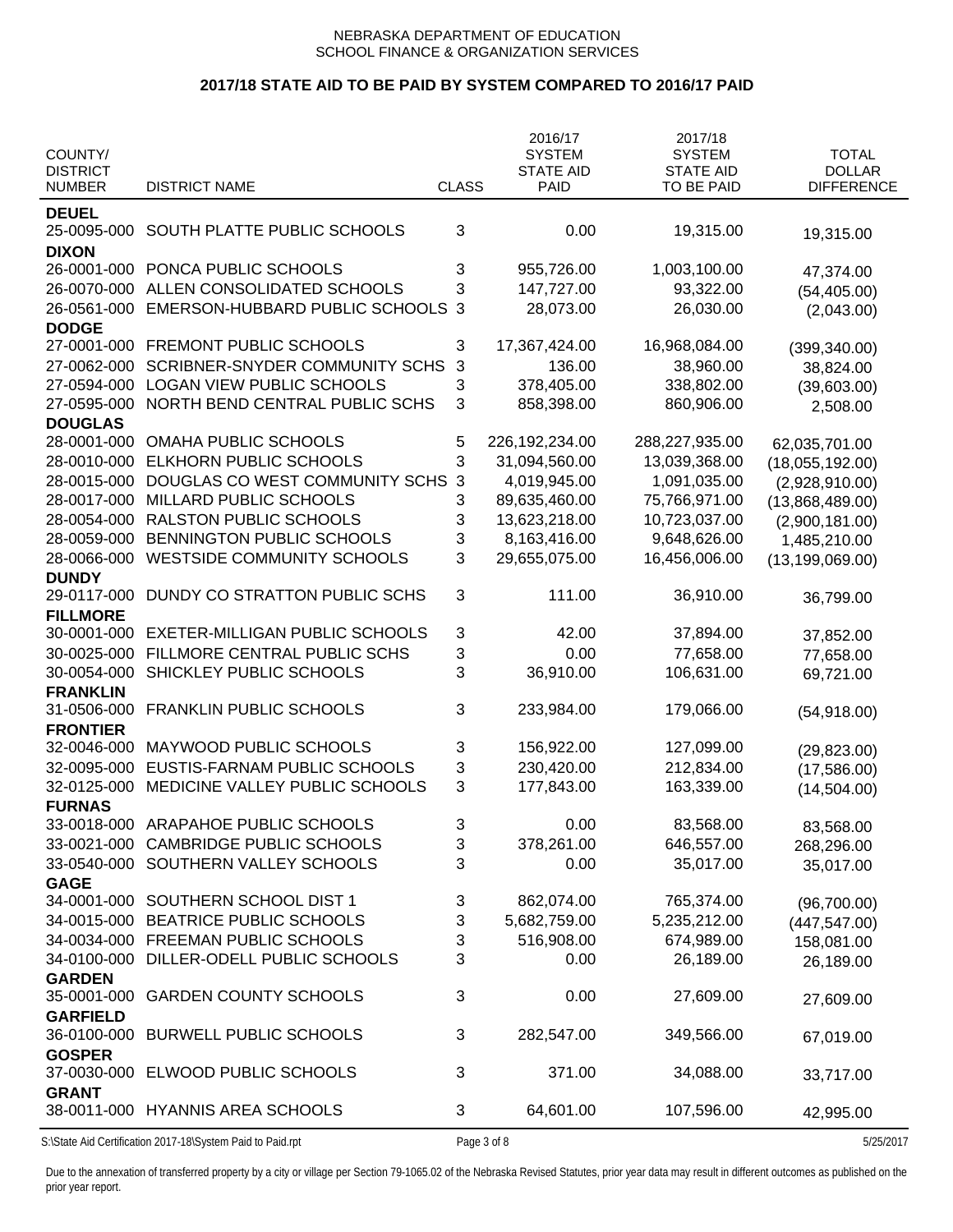# **2017/18 STATE AID TO BE PAID BY SYSTEM COMPARED TO 2016/17 PAID**

| COUNTY/<br><b>DISTRICT</b>     |                                     |                         | 2016/17<br><b>SYSTEM</b><br><b>STATE AID</b> | 2017/18<br><b>SYSTEM</b><br><b>STATE AID</b> | <b>TOTAL</b><br><b>DOLLAR</b> |
|--------------------------------|-------------------------------------|-------------------------|----------------------------------------------|----------------------------------------------|-------------------------------|
| <b>NUMBER</b>                  | <b>DISTRICT NAME</b>                | <b>CLASS</b>            | PAID                                         | TO BE PAID                                   | <b>DIFFERENCE</b>             |
| <b>GREELEY</b><br>39-0060-000  | CENTRAL VALLEY PUBLIC SCHOOLS       | 3                       | 0.00                                         | 26,419.00                                    | 26,419.00                     |
| <b>HALL</b>                    |                                     |                         |                                              |                                              |                               |
| 40-0002-000                    | <b>GRAND ISLAND PUBLIC SCHOOLS</b>  | 3                       | 52,965,142.00                                | 54,551,630.00                                | 1,586,488.00                  |
| 40-0082-000                    | NORTHWEST PUBLIC SCHOOLS            | 3                       | 6,633,100.00                                 | 7,229,178.00                                 | 596,078.00                    |
| 40-0083-000                    | WOOD RIVER RURAL SCHOOLS            | 3                       | 0.00                                         | 56,368.00                                    | 56,368.00                     |
| 40-0126-000                    | DONIPHAN-TRUMBULL PUBLIC SCHS       | 3                       | 234.00                                       | 78,817.00                                    | 78,583.00                     |
| <b>HAMILTON</b><br>41-0002-000 | <b>GILTNER PUBLIC SCHOOLS</b>       | 2                       | 673,679.00                                   | 687,928.00                                   |                               |
| 41-0091-000                    | HAMPTON PUBLIC SCHOOLS              | 3                       | 396,936.00                                   | 478,777.00                                   | 14,249.00                     |
| 41-0504-000                    | <b>AURORA PUBLIC SCHOOLS</b>        | 3                       | 0.00                                         | 173,620.00                                   | 81,841.00                     |
| <b>HARLAN</b>                  |                                     |                         |                                              |                                              | 173,620.00                    |
| 42-0002-000                    | ALMA PUBLIC SCHOOLS                 | 3                       | 274,562.00                                   | 361,475.00                                   | 86,913.00                     |
| <b>HAYES</b><br>43-0079-000    | HAYES CENTER PUBLIC SCHOOLS         | 3                       | 0.00                                         | 10,500.00                                    | 10,500.00                     |
| <b>HITCHCOCK</b>               |                                     |                         |                                              |                                              |                               |
| 44-0070-000<br><b>HOLT</b>     | HITCHCOCK CO SCH SYSTEM             | 3                       | 91,925.00                                    | 152,346.00                                   | 60,421.00                     |
| 45-0007-000                    | O'NEILL PUBLIC SCHOOLS              | 3                       | 46,158.00                                    | 172,213.00                                   | 126,055.00                    |
| 45-0029-000                    | <b>EWING PUBLIC SCHOOLS</b>         | $\overline{c}$          | 0.00                                         | 12,416.00                                    | 12,416.00                     |
| 45-0044-000                    | STUART PUBLIC SCHOOLS               | 3                       | 874,670.00                                   | 654,573.00                                   | (220, 097.00)                 |
| 45-0137-000                    | <b>CHAMBERS PUBLIC SCHOOLS</b>      | $\overline{\mathbf{c}}$ | 83,096.00                                    | 72,891.00                                    | (10, 205.00)                  |
| 45-0239-000                    | WEST HOLT PUBLIC SCHOOLS            | 3                       | 36,912.00                                    | 65,133.00                                    | 28,221.00                     |
| <b>HOOKER</b>                  |                                     |                         |                                              |                                              |                               |
| 46-0001-000                    | MULLEN PUBLIC SCHOOLS               | 3                       | 230,740.00                                   | 223,975.00                                   | (6,765.00)                    |
| <b>HOWARD</b>                  |                                     |                         |                                              |                                              |                               |
| 47-0001-000                    | ST PAUL PUBLIC SCHOOLS              | 3                       | 1,576,049.00                                 | 1,283,877.00                                 | (292, 172.00)                 |
| 47-0100-000                    | <b>CENTURA PUBLIC SCHOOLS</b>       | 3                       | 304,563.00                                   | 305,052.00                                   | 489.00                        |
| 47-0103-000                    | ELBA PUBLIC SCHOOLS                 | $\overline{2}$          | 477,605.00                                   | 539,331.00                                   | 61,726.00                     |
| <b>JEFFERSON</b>               |                                     |                         |                                              |                                              |                               |
|                                | 48-0008-000 FAIRBURY PUBLIC SCHOOLS | 3                       | 0.00                                         | 111,073.00                                   | 111,073.00                    |
| 48-0300-000                    | TRI COUNTY PUBLIC SCHOOLS           | 3                       | 221,602.00                                   | 346,316.00                                   | 124,714.00                    |
|                                | 48-0303-000 MERIDIAN PUBLIC SCHOOLS | 3                       | 784,482.00                                   | 730,605.00                                   | (53, 877.00)                  |
| <b>JOHNSON</b>                 |                                     |                         |                                              |                                              |                               |
| 49-0033-000                    | STERLING PUBLIC SCHOOLS             | 3                       | 533.00                                       | 20,199.00                                    | 19,666.00                     |
| 49-0050-000<br><b>KEARNEY</b>  | JOHNSON CO CENTRAL PUBLIC SCHS      | 3                       | 0.00                                         | 48,044.00                                    | 48,044.00                     |
| 50-0001-000                    | WILCOX-HILDRETH PUBLIC SCHOOLS      | 3                       | 0.00                                         | 29,687.00                                    | 29,687.00                     |
| 50-0501-000                    | AXTELL COMMUNITY SCHOOLS            | 3                       | 27.00                                        | 163,669.00                                   | 163,642.00                    |
| 50-0503-000                    | MINDEN PUBLIC SCHOOLS               | 3                       | 56.00                                        | 110,694.00                                   | 110,638.00                    |
| <b>KEITH</b>                   |                                     |                         |                                              |                                              |                               |
| 51-0001-000                    | OGALLALA PUBLIC SCHOOLS             | 3                       | 114,063.00                                   | 107,784.00                                   | (6,279.00)                    |
| 51-0006-000                    | PAXTON CONSOLIDATED SCHOOLS         | 3                       | 406,132.00                                   | 484,695.00                                   | 78,563.00                     |
| <b>KEYA PAHA</b>               |                                     |                         |                                              |                                              |                               |
| 52-0100-000                    | KEYA PAHA COUNTY SCHOOLS            | $\overline{2}$          | 0.00                                         | 13,388.00                                    | 13,388.00                     |
| <b>KIMBALL</b><br>53-0001-000  | KIMBALL PUBLIC SCHOOLS              | 3                       | 55,064.00                                    | 47,946.00                                    | (7, 118.00)                   |
|                                |                                     |                         |                                              |                                              |                               |

S:\State Aid Certification 2017-18\System Paid to Paid.rpt **Page 4 of 8** 5/25/2017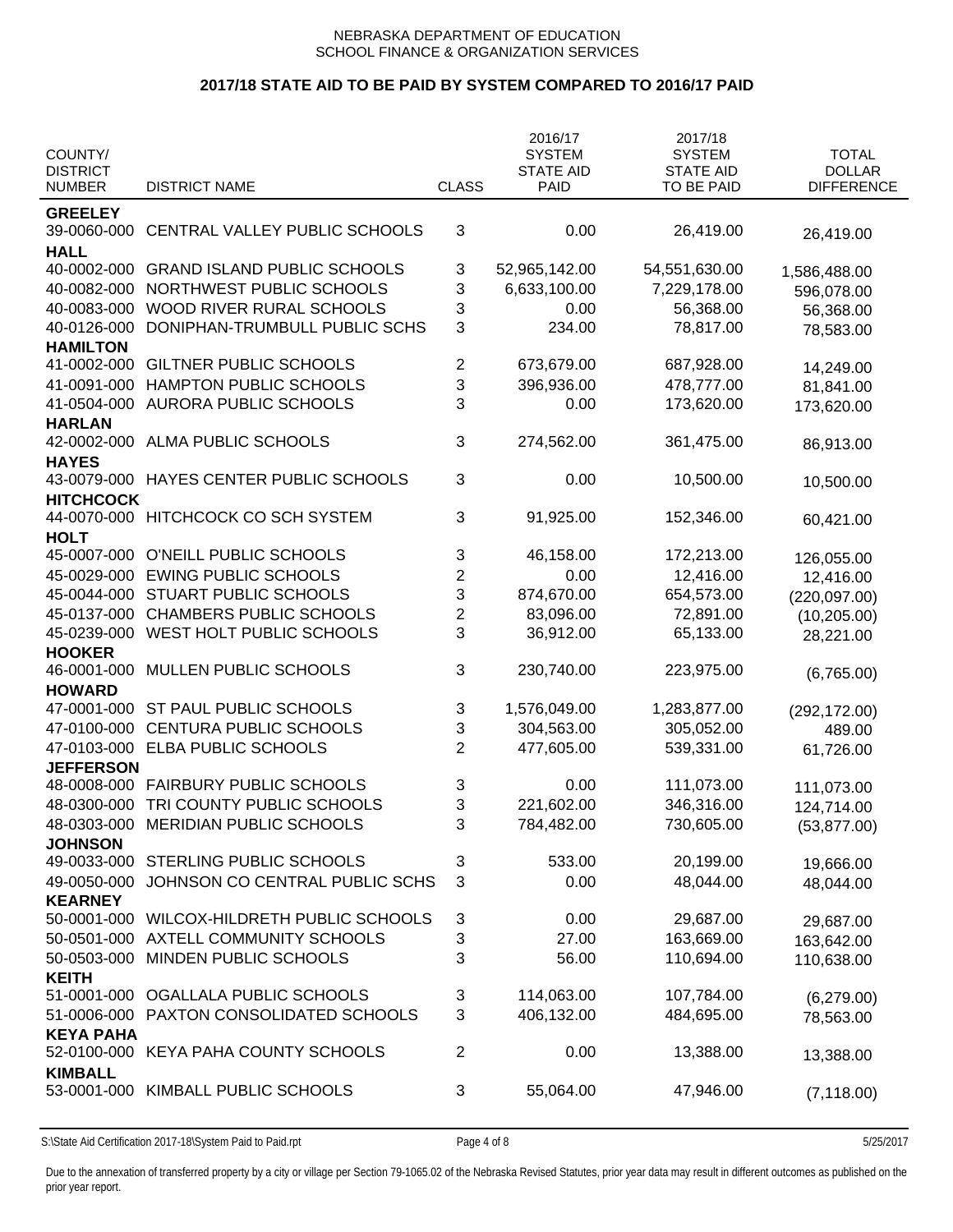# **2017/18 STATE AID TO BE PAID BY SYSTEM COMPARED TO 2016/17 PAID**

|                            |                                       |              | 2016/17                           | 2017/18                           |                               |
|----------------------------|---------------------------------------|--------------|-----------------------------------|-----------------------------------|-------------------------------|
| COUNTY/<br><b>DISTRICT</b> |                                       |              | <b>SYSTEM</b><br><b>STATE AID</b> | <b>SYSTEM</b><br><b>STATE AID</b> | <b>TOTAL</b><br><b>DOLLAR</b> |
| <b>NUMBER</b>              | <b>DISTRICT NAME</b>                  | <b>CLASS</b> | <b>PAID</b>                       | TO BE PAID                        | <b>DIFFERENCE</b>             |
|                            |                                       |              |                                   |                                   |                               |
| <b>KNOX</b>                |                                       |              |                                   |                                   |                               |
| 54-0013-000                | <b>CREIGHTON COMMUNITY PUBLIC SCH</b> | 3            | 27,719.00                         | 121,493.00                        | 93,774.00                     |
| 54-0096-000                | <b>CROFTON COMMUNITY SCHOOLS</b>      | 3            | 304,780.00                        | 329,712.00                        | 24,932.00                     |
| 54-0501-000                | NIOBRARA PUBLIC SCHOOLS               | 3            | 1,387,443.00                      | 1,410,377.00                      | 22,934.00                     |
| 54-0505-000                | SANTEE COMMUNITY SCHOOLS              | 2            | 2,569,545.00                      | 2,750,265.00                      | 180,720.00                    |
| 54-0576-000                | <b>WAUSA PUBLIC SCHOOLS</b>           | 3            | 0.00                              | 21,338.00                         | 21,338.00                     |
| 54-0586-000                | <b>BLOOMFIELD COMMUNITY SCHOOLS</b>   | 3            | 51.00                             | 32,505.00                         | 32,454.00                     |
| <b>LANCASTER</b>           |                                       |              |                                   |                                   |                               |
| 55-0001-000                | LINCOLN PUBLIC SCHOOLS                | 4            | 126,408,037.00                    | 126,696,350.00                    | 288,313.00                    |
| 55-0145-000                | <b>WAVERLY SCHOOL DISTRICT 145</b>    | 3            | 196,588.00                        | 275,422.00                        | 78,834.00                     |
| 55-0148-000                | MALCOLM PUBLIC SCHOOLS                | 3            | 2,131,979.00                      | 2,571,921.00                      | 439,942.00                    |
| 55-0160-000                | NORRIS SCHOOL DIST 160                | 3            | 4,862,821.00                      | 4,524,267.00                      | (338, 554.00)                 |
| 55-0161-000                | RAYMOND CENTRAL PUBLIC SCHOOLS        | 3            | 146,509.00                        | 101,349.00                        | (45, 160.00)                  |
| <b>LINCOLN</b>             |                                       |              |                                   |                                   |                               |
| 56-0001-000                | NORTH PLATTE PUBLIC SCHOOLS           | 3            | 11,535,122.00                     | 10,128,196.00                     | (1,406,926.00)                |
| 56-0006-000                | <b>BRADY PUBLIC SCHOOLS</b>           | 2            | 230,334.00                        | 100,074.00                        | (130, 260.00)                 |
| 56-0007-000                | MAXWELL PUBLIC SCHOOLS                | 3            | 1,296,673.00                      | 1,435,714.00                      | 139,041.00                    |
| 56-0037-000                | HERSHEY PUBLIC SCHOOLS                | 3            | 1,227,518.00                      | 1,368,749.00                      | 141,231.00                    |
| 56-0055-000                | SUTHERLAND PUBLIC SCHOOLS             | 3            | 476,823.00                        | 27,200.00                         | (449, 623.00)                 |
| 56-0565-000                | <b>WALLACE PUBLIC SCH DIST 65 R</b>   | 2            | 479,915.00                        | 488,728.00                        | 8,813.00                      |
| <b>LOGAN</b>               |                                       |              |                                   |                                   |                               |
| 57-0501-000                | STAPLETON PUBLIC SCHOOLS              | 3            | 378,246.00                        | 354,920.00                        | (23, 326.00)                  |
| <b>LOUP</b>                |                                       |              |                                   |                                   |                               |
| 58-0025-000                | LOUP COUNTY PUBLIC SCHOOLS            | 2            | 0.00                              | 9,838.00                          | 9,838.00                      |
| <b>MADISON</b>             |                                       |              |                                   |                                   |                               |
| 59-0001-000                | <b>MADISON PUBLIC SCHOOLS</b>         | 3            | 0.00                              | 64,903.00                         | 64,903.00                     |
| 59-0002-000                | NORFOLK PUBLIC SCHOOLS                | 3            | 9,427,492.00                      | 9,613,112.00                      | 185,620.00                    |
| 59-0005-000                | BATTLE CREEK PUBLIC SCHOOLS           | 3            | 507,648.00                        | 579,011.00                        | 71,363.00                     |
| 59-0013-000                | NEWMAN GROVE PUBLIC SCHOOLS           | 3            | 3.00                              | 22,404.00                         | 22,401.00                     |
| 59-0080-000                | ELKHORN VALLEY SCHOOLS                | 3            | 0.00                              | 42,382.00                         | 42,382.00                     |
| <b>MCPHERSON</b>           |                                       |              |                                   |                                   |                               |
|                            | 60-0090-000 MC PHERSON COUNTY SCHOOLS | 3            | 46,221.00                         | 62,124.00                         | 15,903.00                     |
| <b>MERRICK</b>             |                                       |              |                                   |                                   |                               |
| 61-0004-000                | CENTRAL CITY PUBLIC SCHOOLS           | 3            | 82,816.00                         | 86,710.00                         | 3,894.00                      |
| 61-0049-000                | PALMER PUBLIC SCHOOLS                 | 3            | 857,841.00                        | 785,732.00                        | (72, 109.00)                  |
| <b>MORRILL</b>             |                                       |              |                                   |                                   |                               |
| 62-0021-000                | <b>BAYARD PUBLIC SCHOOLS</b>          | 3            | 1,942,483.00                      | 1,877,561.00                      | (64, 922.00)                  |
| 62-0063-000                | <b>BRIDGEPORT PUBLIC SCHOOLS</b>      | 3            | 63,941.00                         | 49,221.00                         | (14, 720.00)                  |
| <b>NANCE</b>               |                                       |              |                                   |                                   |                               |
| 63-0001-000                | <b>FULLERTON PUBLIC SCHOOLS</b>       | 3            | 0.00                              | 27,984.00                         | 27,984.00                     |
| 63-0030-000                | TWIN RIVER PUBLIC SCHOOLS             | 3            | 0.00                              | 40,254.00                         | 40,254.00                     |
| <b>NEMAHA</b>              |                                       |              |                                   |                                   |                               |
| 64-0023-000                | JOHNSON-BROCK PUBLIC SCHOOLS          | 3            | 498,404.00                        | 740,712.00                        |                               |
| 64-0029-000                | AUBURN PUBLIC SCHOOLS                 | 3            | 2,150,319.00                      | 1,602,931.00                      | 242,308.00                    |
| <b>NUCKOLLS</b>            |                                       |              |                                   |                                   | (547, 388.00)                 |
| 65-0011-000                | SUPERIOR PUBLIC SCHOOLS               | 3            | 2,489.00                          | 43,490.00                         |                               |
| 65-2005-000                | SOUTH CENTRAL NEBRASKA UNIFIED        | 3            | 0.00                              | 81,605.00                         | 41,001.00                     |
|                            |                                       |              |                                   |                                   | 81,605.00                     |

S:\State Aid Certification 2017-18\System Paid to Paid.rpt Page 5 of 8 5/25/2017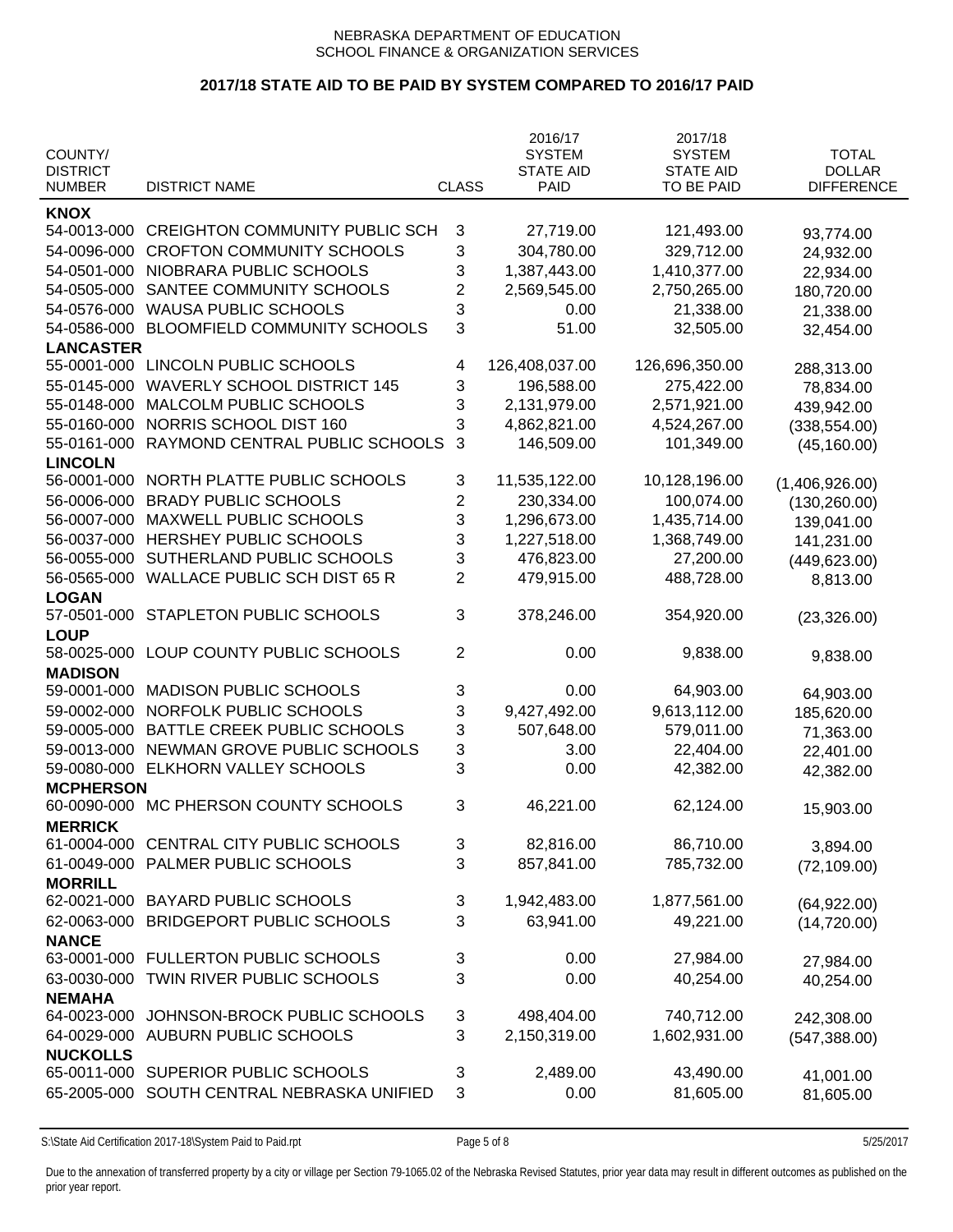# **2017/18 STATE AID TO BE PAID BY SYSTEM COMPARED TO 2016/17 PAID**

| COUNTY/<br><b>DISTRICT</b> |                                         |                | 2016/17<br><b>SYSTEM</b><br><b>STATE AID</b> | 2017/18<br><b>SYSTEM</b><br><b>STATE AID</b> | <b>TOTAL</b><br><b>DOLLAR</b> |
|----------------------------|-----------------------------------------|----------------|----------------------------------------------|----------------------------------------------|-------------------------------|
| <b>NUMBER</b>              | <b>DISTRICT NAME</b>                    | <b>CLASS</b>   | <b>PAID</b>                                  | TO BE PAID                                   | <b>DIFFERENCE</b>             |
| <b>OTOE</b>                |                                         |                |                                              |                                              |                               |
| 66-0027-000                | SYRACUSE-DUNBAR-AVOCA SCHOOLS           | 3              | 12.00                                        | 95,547.00                                    |                               |
| 66-0111-000                | NEBRASKA CITY PUBLIC SCHOOLS            | 3              | 3,583,606.00                                 | 3,438,497.00                                 | 95,535.00                     |
| 66-0501-000                | PALMYRA DISTRICT OR 1                   | 3              | 163,490.00                                   | 1,269,640.00                                 | (145, 109.00)                 |
| <b>PAWNEE</b>              |                                         |                |                                              |                                              | 1,106,150.00                  |
| 67-0001-000                | PAWNEE CITY PUBLIC SCHOOLS              | 3              | 488,542.00                                   | 723,836.00                                   | 235,294.00                    |
| 67-0069-000                | LEWISTON CONSOLIDATED SCHOOLS           | 3              | 535,227.00                                   | 541,334.00                                   |                               |
| <b>PERKINS</b>             |                                         |                |                                              |                                              | 6,107.00                      |
| 68-0020-000                | PERKINS COUNTY SCHOOLS                  | 3              | 0.00                                         | 52,881.00                                    |                               |
| <b>PHELPS</b>              |                                         |                |                                              |                                              | 52,881.00                     |
| 69-0044-000                | HOLDREGE PUBLIC SCHOOLS                 | 3              | 183,822.00                                   | 176,833.00                                   |                               |
| 69-0054-000                | BERTRAND PUBLIC SCHOOLS                 | 3              | 9,227.00                                     | 61,747.00                                    | (6,989.00)                    |
| 69-0055-000                | <b>LOOMIS PUBLIC SCHOOLS</b>            | $\overline{2}$ | 378,432.00                                   | 453,691.00                                   | 52,520.00                     |
| <b>PIERCE</b>              |                                         |                |                                              |                                              | 75,259.00                     |
| 70-0002-000                | PIERCE PUBLIC SCHOOLS                   | 3              | 9,410.00                                     | 158,433.00                                   |                               |
| 70-0005-000                | PLAINVIEW PUBLIC SCHOOLS                | 3              | 226.00                                       | 43,733.00                                    | 149,023.00                    |
| 70-0542-000                | OSMOND COMMUNITY SCHOOLS                | 3              | 9,097.00                                     | 30,045.00                                    | 43,507.00                     |
| <b>PLATTE</b>              |                                         |                |                                              |                                              | 20,948.00                     |
| 71-0001-000                | <b>COLUMBUS PUBLIC SCHOOLS</b>          | 3              | 12,172,935.00                                | 11,523,048.00                                |                               |
| 71-0005-000                | <b>LAKEVIEW COMMUNITY SCHOOLS</b>       | 3              | 92,272.00                                    | 564,366.00                                   | (649, 887.00)                 |
| 71-0067-000                | HUMPHREY PUBLIC SCHOOLS                 | 3              | 442,995.00                                   | 435,268.00                                   | 472,094.00                    |
| <b>POLK</b>                |                                         |                |                                              |                                              | (7,727.00)                    |
| 72-0015-000                | <b>CROSS COUNTY COMMUNITY SCHOOLS 3</b> |                | 119,953.00                                   | 218,626.00                                   |                               |
| 72-0019-000                | OSCEOLA PUBLIC SCHOOLS                  | 3              | 0.00                                         | 34,447.00                                    | 98,673.00                     |
| 72-0032-000                | SHELBY - RISING CITY PUBLIC SC          | 3              | 396,850.00                                   | 439,956.00                                   | 34,447.00                     |
| 72-0075-000                | HIGH PLAINS COMMUNITY SCHOOLS           | 3              | 0.00                                         | 34,588.00                                    | 43,106.00                     |
| <b>RED WILLOW</b>          |                                         |                |                                              |                                              | 34,588.00                     |
| 73-0017-000                | MC COOK PUBLIC SCHOOLS                  | 3              | 4,685,635.00                                 | 4,231,674.00                                 |                               |
| 73-0179-000                | SOUTHWEST PUBLIC SCHOOLS                | 3              | 0.00                                         | 72,716.00                                    | (453, 961.00)                 |
| <b>RICHARDSON</b>          |                                         |                |                                              |                                              | 72,716.00                     |
|                            | 74-0056-000 FALLS CITY PUBLIC SCHOOLS   | 3              | 133,881.00                                   | 123,749.00                                   |                               |
| 74-0070-000                | HUMBOLDT TABLE ROCK STEINAUER           | 3              | 0.00                                         | 37,790.00                                    | (10, 132.00)                  |
| <b>ROCK</b>                |                                         |                |                                              |                                              | 37,790.00                     |
| 75-0100-000                | ROCK COUNTY PUBLIC SCHOOLS              | 3              | 119,976.00                                   | 283,207.00                                   |                               |
| <b>SALINE</b>              |                                         |                |                                              |                                              | 163,231.00                    |
| 76-0002-000                | <b>CRETE PUBLIC SCHOOLS</b>             | 3              | 8,814,391.00                                 | 8,691,597.00                                 | (122, 794.00)                 |
| 76-0044-000                | DORCHESTER PUBLIC SCHOOL                | 3              | 0.00                                         | 19,088.00                                    | 19,088.00                     |
| 76-0068-000                | FRIEND PUBLIC SCHOOLS                   | 3              | 9,230.00                                     | 62,140.00                                    | 52,910.00                     |
| 76-0082-000                | WILBER-CLATONIA PUBLIC SCHOOLS          | 3              | 240,008.00                                   | 169,063.00                                   |                               |
| <b>SARPY</b>               |                                         |                |                                              |                                              | (70, 945.00)                  |
| 77-0001-000                | BELLEVUE PUBLIC SCHOOLS                 | 3              | 41,087,107.00                                | 53,181,859.00                                | 12,094,752.00                 |
| 77-0027-000                | PAPILLION-LA VISTA PUBLIC SCHS          | 3              | 43,430,187.00                                | 37,273,592.00                                |                               |
| 77-0037-000                | <b>GRETNA PUBLIC SCHOOLS</b>            | 3              | 15,930,836.00                                | 17,776,837.00                                | (6, 156, 595.00)              |
| 77-0046-000                | SPRINGFIELD PLATTEVIEW COMMUNI          | 3              | 4,875,444.00                                 | 211,216.00                                   | 1,846,001.00                  |
| <b>SAUNDERS</b>            |                                         |                |                                              |                                              | (4,664,228.00)                |
| 78-0001-000                | ASHLAND-GREENWOOD PUBLIC SCHS           | $\sqrt{3}$     | 2,035,749.00                                 | 1,512,376.00                                 |                               |
| 78-0009-000                | YUTAN PUBLIC SCHOOLS                    | 3              | 2,189,541.00                                 | 2,299,818.00                                 | (523, 373.00)                 |
| 78-0039-000                | <b>WAHOO PUBLIC SCHOOLS</b>             | 3              | 198,483.00                                   | 239,739.00                                   | 110,277.00                    |
|                            |                                         |                |                                              |                                              | 41,256.00                     |

S:\State Aid Certification 2017-18\System Paid to Paid.rpt Page 6 of 8 5/25/2017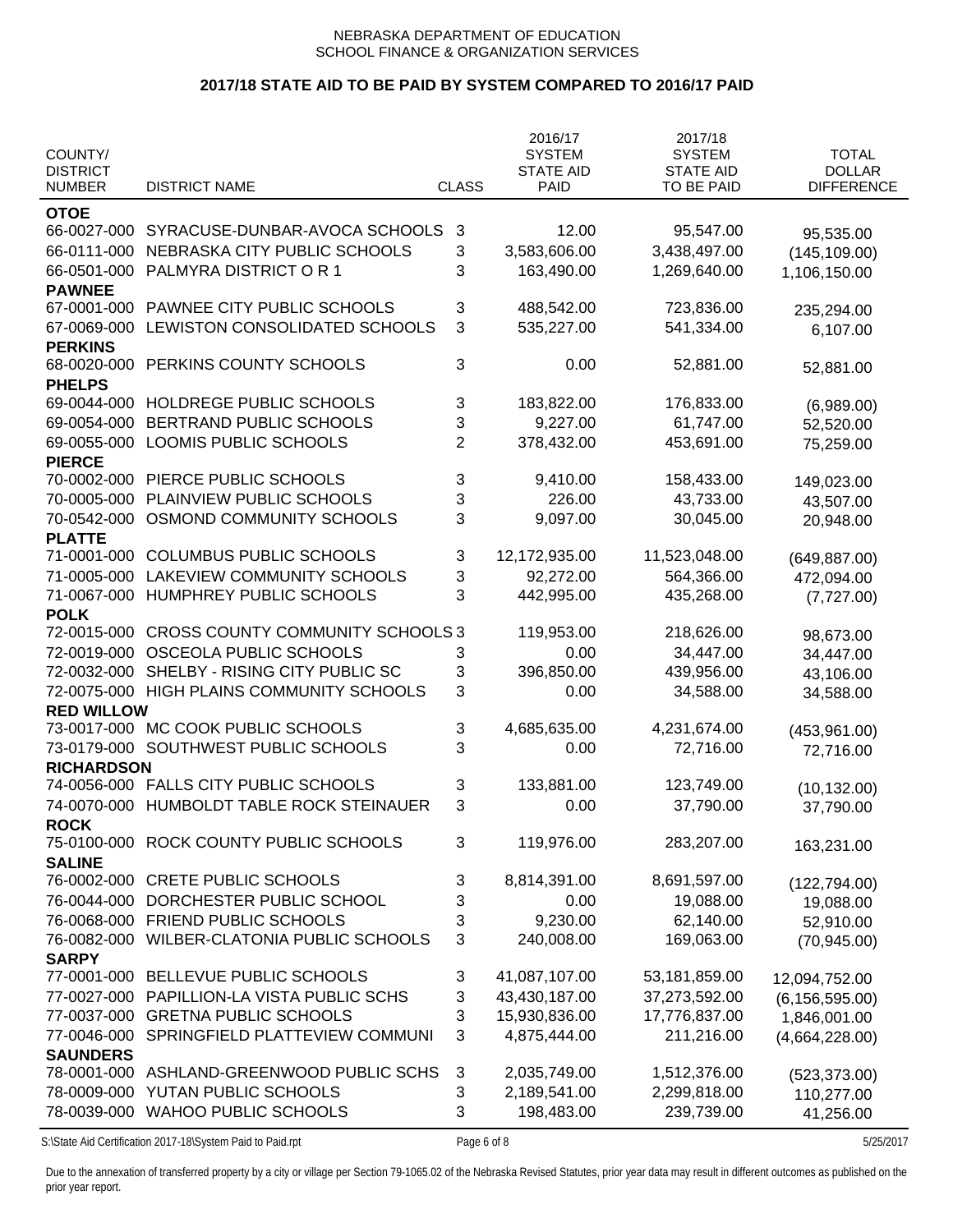# **2017/18 STATE AID TO BE PAID BY SYSTEM COMPARED TO 2016/17 PAID**

| COUNTY/<br><b>DISTRICT</b> |                                           |                | 2016/17<br><b>SYSTEM</b><br><b>STATE AID</b> | 2017/18<br><b>SYSTEM</b><br><b>STATE AID</b> | <b>TOTAL</b><br><b>DOLLAR</b> |
|----------------------------|-------------------------------------------|----------------|----------------------------------------------|----------------------------------------------|-------------------------------|
| <b>NUMBER</b>              | <b>DISTRICT NAME</b>                      | <b>CLASS</b>   | PAID                                         | TO BE PAID                                   | <b>DIFFERENCE</b>             |
| <b>SAUNDERS</b>            |                                           |                |                                              |                                              |                               |
| 78-0072-000                | <b>MEAD PUBLIC SCHOOLS</b>                | 3              | 285,043.00                                   | 232,215.00                                   | (52,828.00)                   |
| 78-0107-000                | CEDAR BLUFFS PUBLIC SCHOOLS               | 3              | 839,997.00                                   | 2,002,812.00                                 | 1,162,815.00                  |
| <b>SCOTTS BLUFF</b>        |                                           |                |                                              |                                              |                               |
| 79-0002-000                | MINATARE PUBLIC SCHOOLS                   | 3              | 2,541,585.00                                 | 2,606,698.00                                 | 65,113.00                     |
| 79-0011-000                | MORRILL PUBLIC SCHOOLS                    | 3              | 748,748.00                                   | 737,612.00                                   | (11, 136.00)                  |
| 79-0016-000                | <b>GERING PUBLIC SCHOOLS</b>              | 3              | 9,130,737.00                                 | 8,879,461.00                                 | (251, 276.00)                 |
| 79-0031-000                | MITCHELL PUBLIC SCHOOLS                   | 3              | 4,770,178.00                                 | 4,649,244.00                                 | (120, 934.00)                 |
| 79-0032-000                | SCOTTSBLUFF PUBLIC SCHOOLS                | 3              | 14,436,114.00                                | 14,936,446.00                                | 500,332.00                    |
| <b>SEWARD</b>              |                                           |                |                                              |                                              |                               |
| 80-0005-000                | MILFORD PUBLIC SCHOOLS                    | 3              | 1,371,141.00                                 | 887,335.00                                   | (483, 806.00)                 |
| 80-0009-000                | SEWARD PUBLIC SCHOOLS                     | 3              | 0.00                                         | 232,263.00                                   | 232,263.00                    |
| 80-0567-000                | CENTENNIAL PUBLIC SCHOOLS                 | 3              | 0.00                                         | 68,628.00                                    |                               |
| <b>SHERIDAN</b>            |                                           |                |                                              |                                              | 68,628.00                     |
| 81-0003-000                | HAY SPRINGS PUBLIC SCHOOLS                | 3              | 1,163,814.00                                 | 914,613.00                                   | (249, 201.00)                 |
| 81-0010-000                | <b>GORDON-RUSHVILLE PUBLIC SCHS</b>       | 3              | 0.00                                         | 49,458.00                                    | 49,458.00                     |
| <b>SHERMAN</b>             |                                           |                |                                              |                                              |                               |
| 82-0001-000                | LOUP CITY PUBLIC SCHOOLS                  | 3              | 0.00                                         | 26,897.00                                    | 26,897.00                     |
| 82-0015-000                | LITCHFIELD PUBLIC SCHOOLS                 | $\overline{2}$ | 0.00                                         | 11,445.00                                    | 11,445.00                     |
| <b>SIOUX</b>               |                                           |                |                                              |                                              |                               |
| 83-0500-000                | SIOUX COUNTY PUBLIC SCHOOLS               | 3              | 0.00                                         | 10,627.00                                    | 10,627.00                     |
| <b>STANTON</b>             |                                           |                |                                              |                                              |                               |
| 84-0003-000                | STANTON COMMUNITY SCHOOLS                 | 3              | 258,317.00                                   | 154,312.00                                   | (104,005.00)                  |
| <b>THAYER</b>              |                                           |                |                                              |                                              |                               |
| 85-0060-000                | DESHLER PUBLIC SCHOOLS                    | 3              | 258,441.00                                   | 364,372.00                                   | 105,931.00                    |
| 85-0070-000                | THAYER CENTRAL COMMUNITY SCHS             | 3              | 0.00                                         | 47,474.00                                    | 47,474.00                     |
| 85-2001-000                | BRUNING-DAVENPORT UNIFIED SYS             | 2              | 0.00                                         | 39,048.00                                    | 39,048.00                     |
| <b>THOMAS</b>              |                                           |                |                                              |                                              |                               |
| 86-0001-000                | THEDFORD PUBLIC SCHOOLS                   | 2              | 147,682.00                                   | 220,010.00                                   | 72,328.00                     |
| <b>THURSTON</b>            |                                           |                |                                              |                                              |                               |
| 87-0001-000                | PENDER PUBLIC SCHOOLS                     | 3              | 443,015.00                                   | 445,862.00                                   | 2,847.00                      |
| 87-0013-000                | <b>WALTHILL PUBLIC SCHOOLS</b>            | 3              | 3,262,120.00                                 | 3,307,489.00                                 | 45,369.00                     |
|                            | 87-0016-000 UMO N HO N NATION PUBLIC SCHS | 3              | 5,509,152.00                                 | 5,791,633.00                                 | 282,481.00                    |
|                            | 87-0017-000 WINNEBAGO PUBLIC SCHOOLS      | 3              | 5,310,454.00                                 | 5,650,098.00                                 | 339,644.00                    |
| <b>VALLEY</b>              |                                           |                |                                              |                                              |                               |
| 88-0005-000                | ORD PUBLIC SCHOOLS                        | 3              | 323,061.00                                   | 287,481.00                                   | (35,580.00)                   |
|                            | 88-0021-000 ARCADIA PUBLIC SCHOOLS        | 2              | 691,691.00                                   | 641,218.00                                   | (50, 473.00)                  |
| <b>WASHINGTON</b>          |                                           |                |                                              |                                              |                               |
| 89-0001-000                | <b>BLAIR COMMUNITY SCHOOLS</b>            | 3              | 1,239,829.00                                 | 301,443.00                                   | (938, 386.00)                 |
| 89-0003-000                | FORT CALHOUN COMMUNITY SCHS               | 3              | 4,196,709.00                                 | 3,837,284.00                                 | (359, 425.00)                 |
| 89-0024-000                | ARLINGTON PUBLIC SCHOOLS                  | 3              | 566,166.00                                   | 895,443.00                                   | 329,277.00                    |
| <b>WAYNE</b>               |                                           |                |                                              |                                              |                               |
| 90-0017-000                | WAYNE COMMUNITY SCHOOLS                   | 3              | 231,357.00                                   | 218,522.00                                   | (12, 835.00)                  |
| 90-0560-000                | <b>WAKEFIELD PUBLIC SCHOOLS</b>           | 3              | 240,407.00                                   | 569,402.00                                   | 328,995.00                    |
| 90-0595-000                | WINSIDE PUBLIC SCHOOLS                    | 3              | 350,720.00                                   | 369,206.00                                   | 18,486.00                     |
| <b>WEBSTER</b>             |                                           |                |                                              |                                              |                               |
| 91-0002-000                | RED CLOUD COMMUNITY SCHOOLS               | 3              | 203,066.00                                   | 163,132.00                                   | (39, 934.00)                  |
| 91-0074-000                | BLUE HILL PUBLIC SCHOOLS                  | 3              | 494,217.00                                   | 489,340.00                                   | (4,877.00)                    |
|                            |                                           |                |                                              |                                              |                               |

S:\State Aid Certification 2017-18\System Paid to Paid.rpt Page 7 of 8 5/25/2017